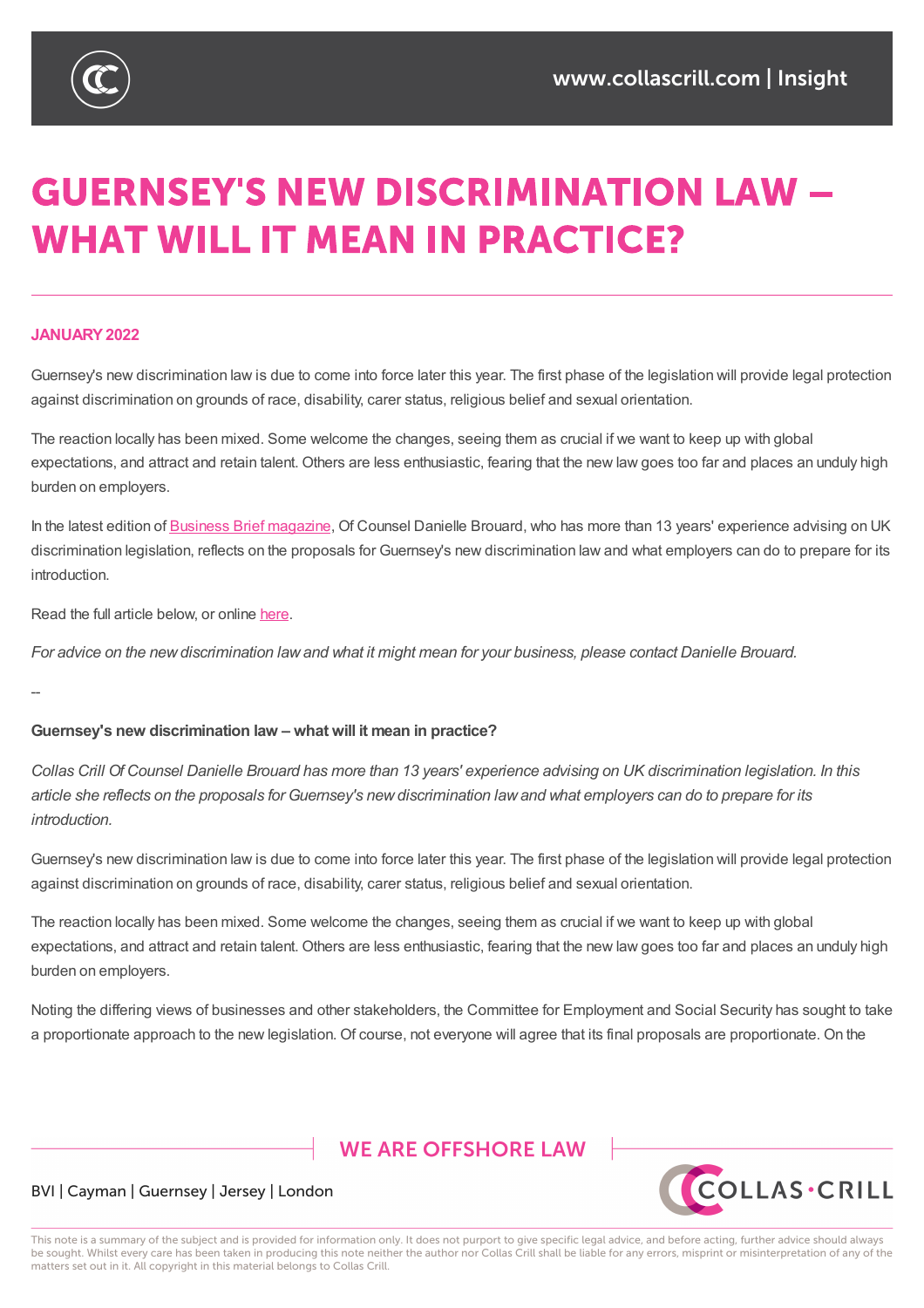

whole, the proposals seem to fall somewhere between the laws of Jersey and the UK. For example, religious belief will be protected in Guernsey, unlike in Jersey. However, there will be no protection for other beliefs, as there is in the UK.

It is proposed that compensation for discrimination in the workplace will be capped at six months' pay, plus up to £10,000 for injury to feelings. In the UK, compensation for discrimination is uncapped, and based largely on financial losses. This can sometimes lead to significant awards being made, especially where the discrimination has led to the termination of the individual's employment. Awards for injury to feelings can also run into the tens of thousands of pounds. The Guernsey proposals place a limit on the total exposure of the employer, and give greater certainty to both parties in terms of the outcome they can expect, should a claim succeed. The proposed cap on compensation is however higher than in Jersey, where compensation is limited to £10,000. Employers in both islands should also bear in mind that if an employee has more than one complaint of discrimination, or has also been unfairly dismissed, the total award may exceed the above limits.

There has been a lot of debate about the proposed definition of "disability", which is wider than in the UK and Jersey. Under the proposed definition, a considerable proportion of the population could be considered disabled for discrimination law purposes, at least at some point in their working lives, and the expressed concern is that this may give rise to lots of unmeritorious claims. However, it is important to remember that the definition will not in itself give rise to any liability on the part of the employer. A disabled person will often be at no disadvantage or only a minor disadvantage in the workplace compared to a non-disabled employee, and in such cases the duty to make reasonable adjustments will not be triggered. If the duty is triggered, employers will not need to make adjustments if it would create a disproportionate burden on them to do so. This means that, while the duty to make reasonable adjustments will inevitably lead to some additional costs for local businesses, employers are not being asked to write a blank cheque for anyone who may request changes to their role or to their workspace. In fact, based on my experience in the UK, many of the adjustments typically requested have either no or minimal cost attached. To the extent that more significant costs may be involved, these can often be offset to a greater or lesser extent by higher employee productivity once the disadvantage caused by the disability is removed.

A narrower definition can present its own challenges. In particular, there is often disagreement in the UK as to whether the employee is disabled for discrimination purposes, and the parties end up needing to obtain expert medical evidence and attend a separate preliminary hearing to determine whether the claim can proceed. Guernsey's proposed definition should at least avoid these additional costs in many cases.

Another respect in which the proposed Guernsey legislation differs from the UK and Jersey legislation is in the inclusion of carer status as a protected ground. In the UK and Jersey, carers are often protected through claims of indirect sex discrimination and/or disability discrimination by association, and so this does not represent a significant departure from the level of practical protection available. It does however remove some grey areas which exist in the UK and Jersey and should make the law easier to understand.

One change which is undoubtedly positive for both employers and employees is the introduction of pre-claim conciliation, where the parties will have a chance to try to resolve matters before a claim is brought, using an independent conciliator. A similar scheme was introduced in the UK in 2014 and has been very successful. In the year to March 2021, around 70% of potential claims in the UK were resolved at the early conciliation stage. In some of these cases, a settlement was reached, but in many more, no money was paid and the potential claimant simply decided not to issue proceedings following conciliation.

# **WE ARE OFFSHORE LAW**



## BVI | Cayman | Guernsey | Jersey | London

This note is a summary of the subject and is provided for information only. It does not purport to give specific legal advice, and before acting, further advice should always be sought. Whilst every care has been taken in producing this note neither the author nor Collas Crill shall be liable for any errors, misprint or misinterpretation of any of the matters set out in it. All copyright in this material belongs to Collas Crill.